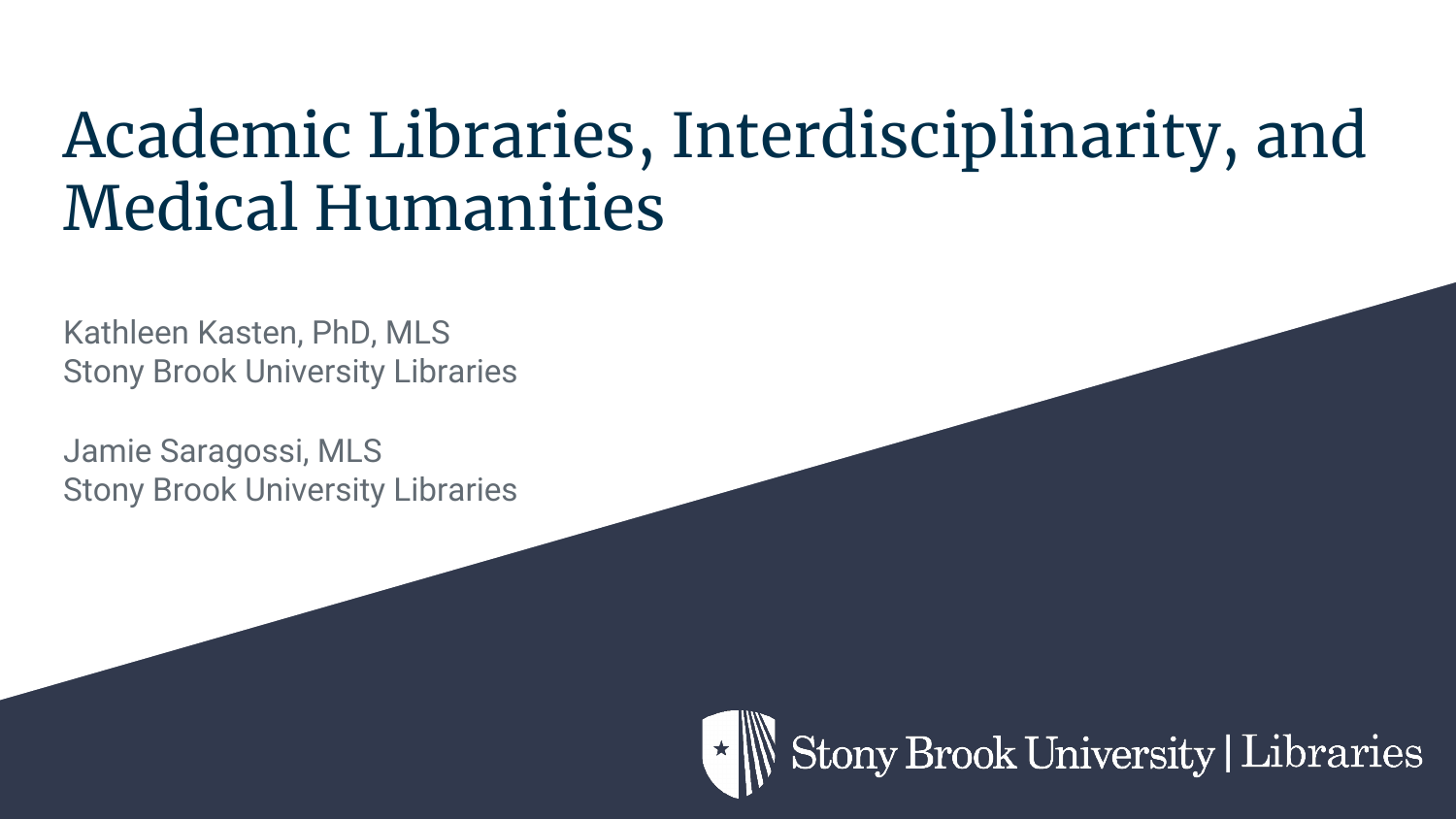## Interdisciplinarity & Libraries

#### Who are we?





- Why did we embark on this as a research area?
	- Had a mutual interest in interdisciplinarity. We see more focus on humanities in the medical curriculum. Began leaning on the expertise of colleagues within the library to service these needs.
- Interdisciplinarity challenges traditional library practice that functions along disciplinary boundaries
	- Collection Development
	- Outreach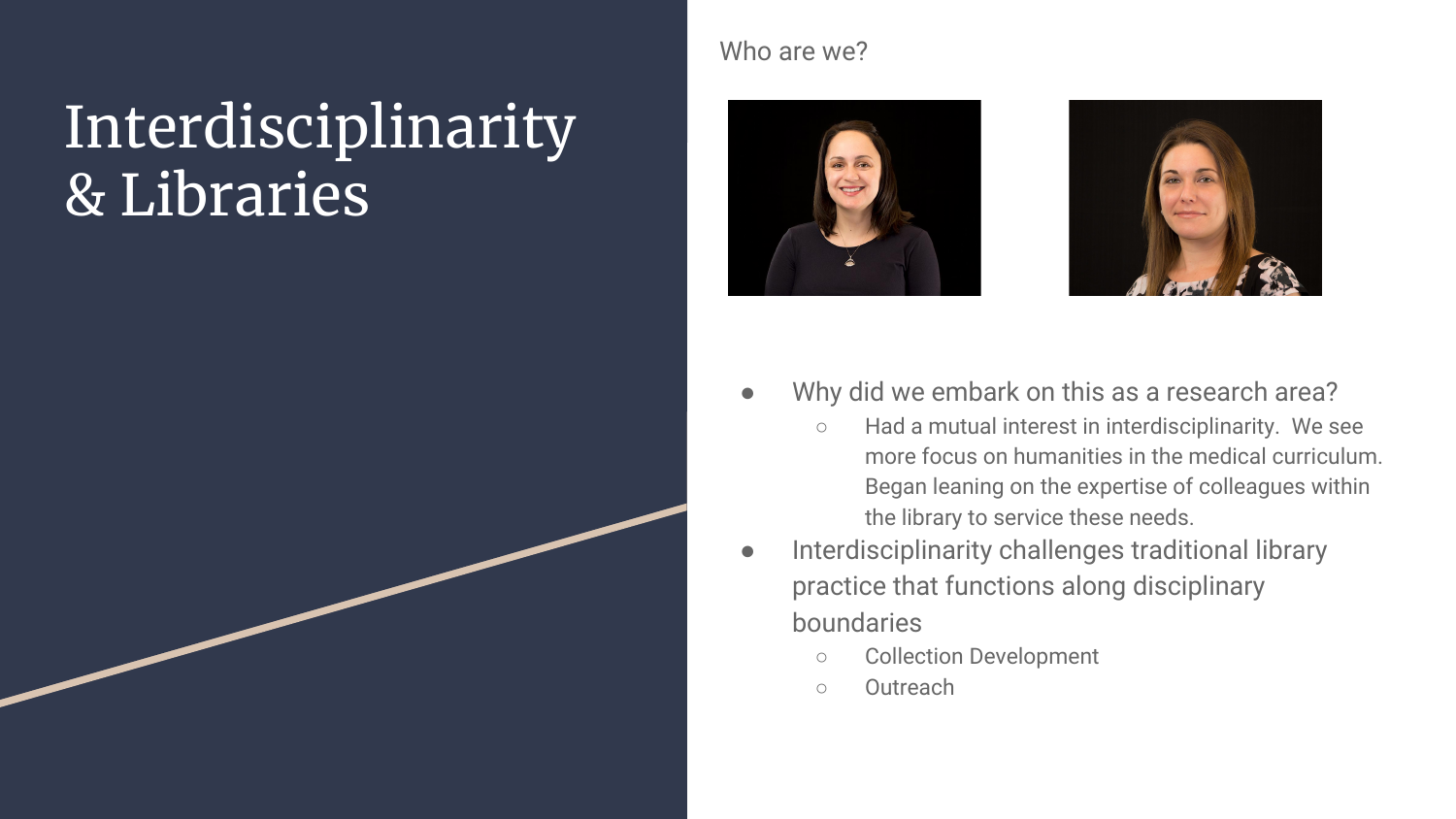# The Medical Humanities: A Case **Study**

"A newish interdisciplinary area that explores the social, historical and cultural dimensions of medicine."

- Belinda Jack, Times Higher Education

"The study of the intersection of medicine and humanistic disciplines such as philosophy, religion, literature, and the fine and performing arts."

- National Library of Medicine, Collection Development Manual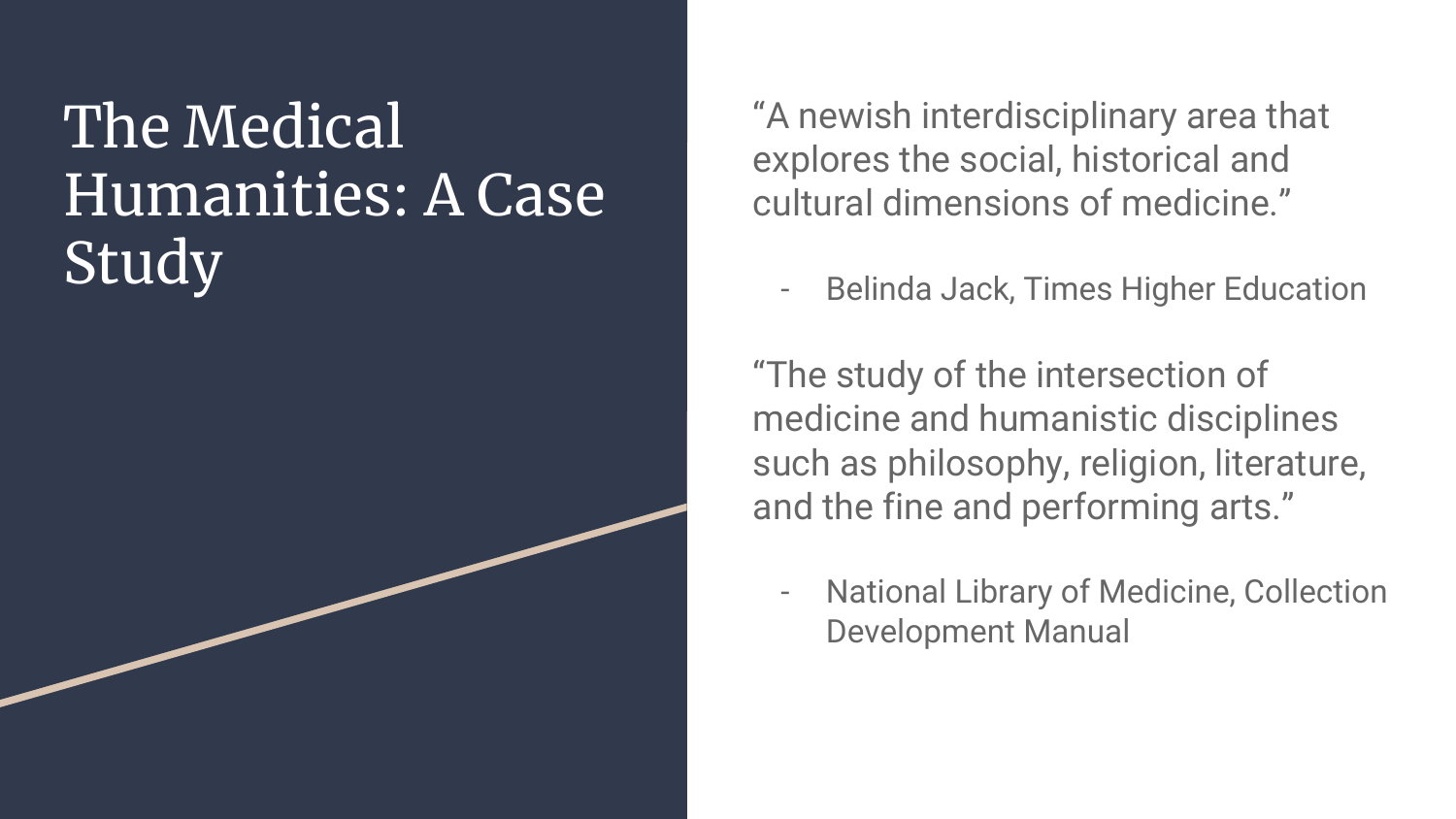# State of the Field

Our SBU Experience:

### [Center for Medical Humanities,](http://www.stonybrook.edu/bioethics/) [Compassionate Care & Bioethics](http://www.stonybrook.edu/bioethics/)

- **MD with Scholarly Concentration**
- Dual MD/MA
- Medicine in Contemporary Society -Phase 1 required course in Pre-Clinical Education
- Faculty from various depts. History and English
- Special events (poetry readings, lectures)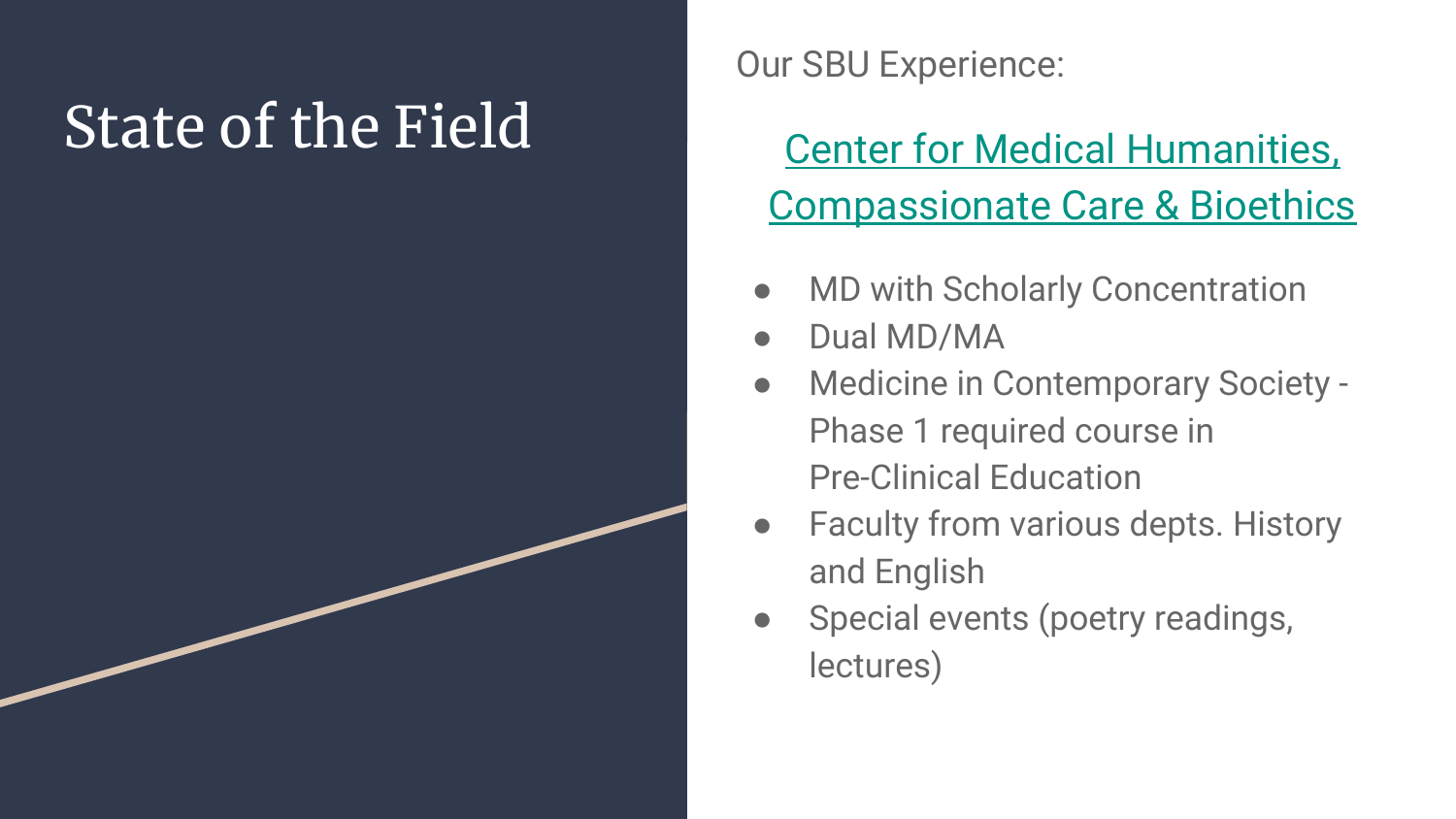# State of the Field

### Our Findings from R1 Institutions:



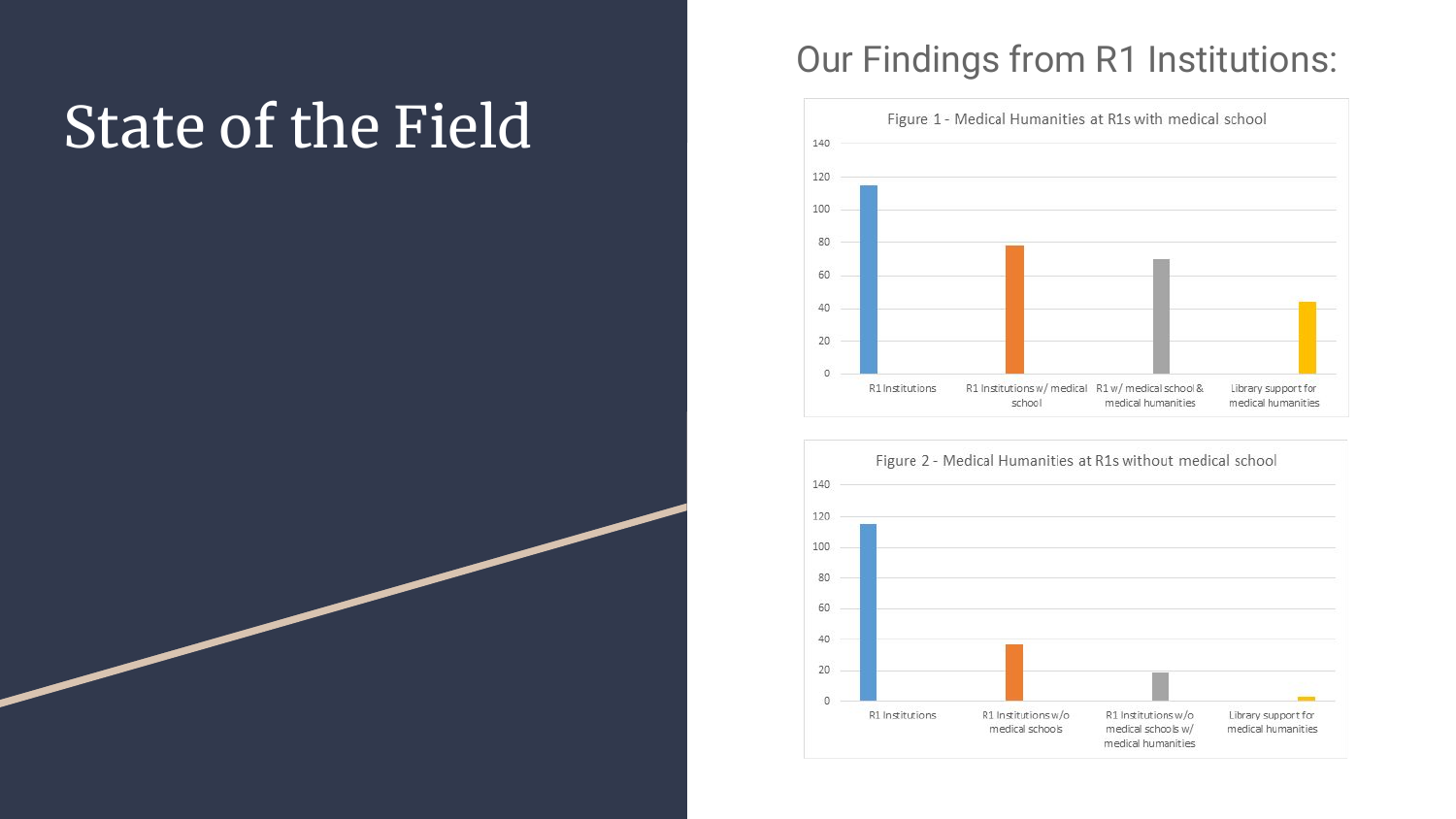## Medical Humanities in the Library

- Interdisciplinary Approach
	- Consistent with library mission, training of librarians (Curran, 2012)
	- Dual foundation in critical thinking and the cultivation of empathy (Curran, 2012; Podolsky & Greene, 2016)
- Diverse User Group
	- Students
	- Clinicians
	- Humanist Faculty
	- Medical Faculty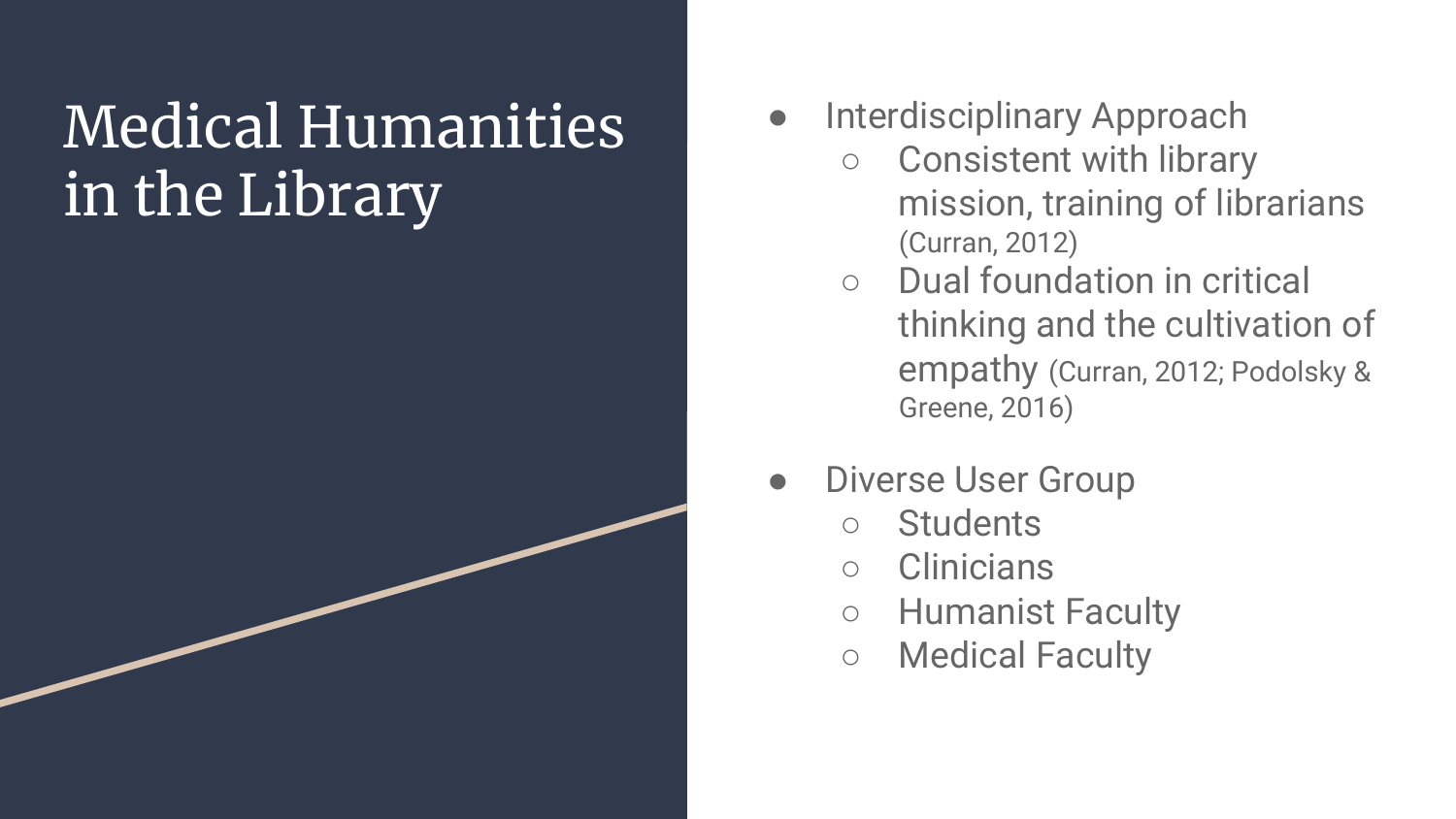## Collections-based Initiatives

- [Libguide;](http://guides.library.stonybrook.edu/medical-humanities/home) bringing light to items that were already in the collection
	- Promote interdisciplinary usage of collections
	- Remain mindful of access issues (Dali & Dilevko, 2006)

● Digital projects & Digital **Humanities** 

Dental Exhibit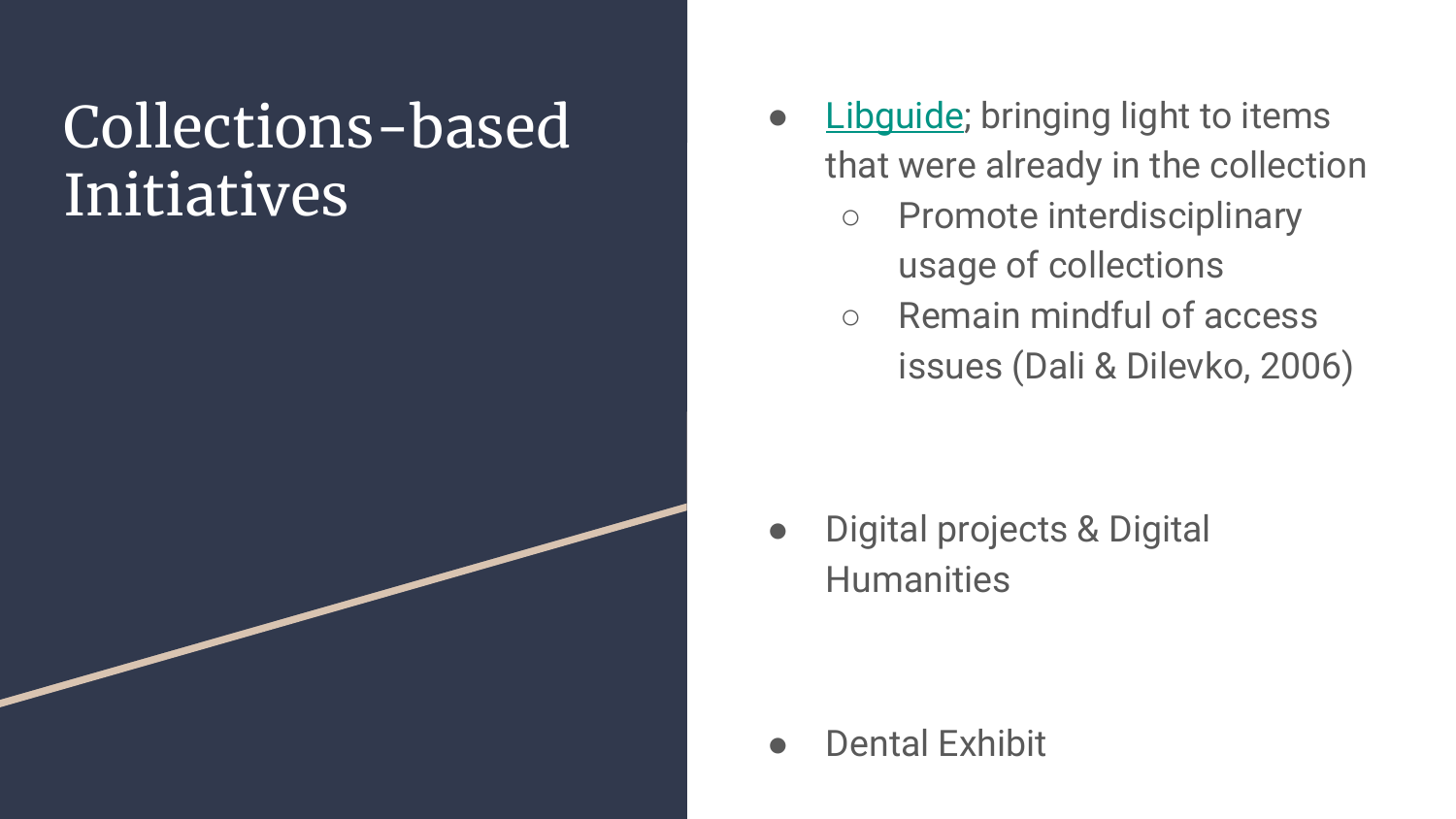## Outreach & Consultations



● Consultations

#### ● Events

● Instruction

● Identification of key researchers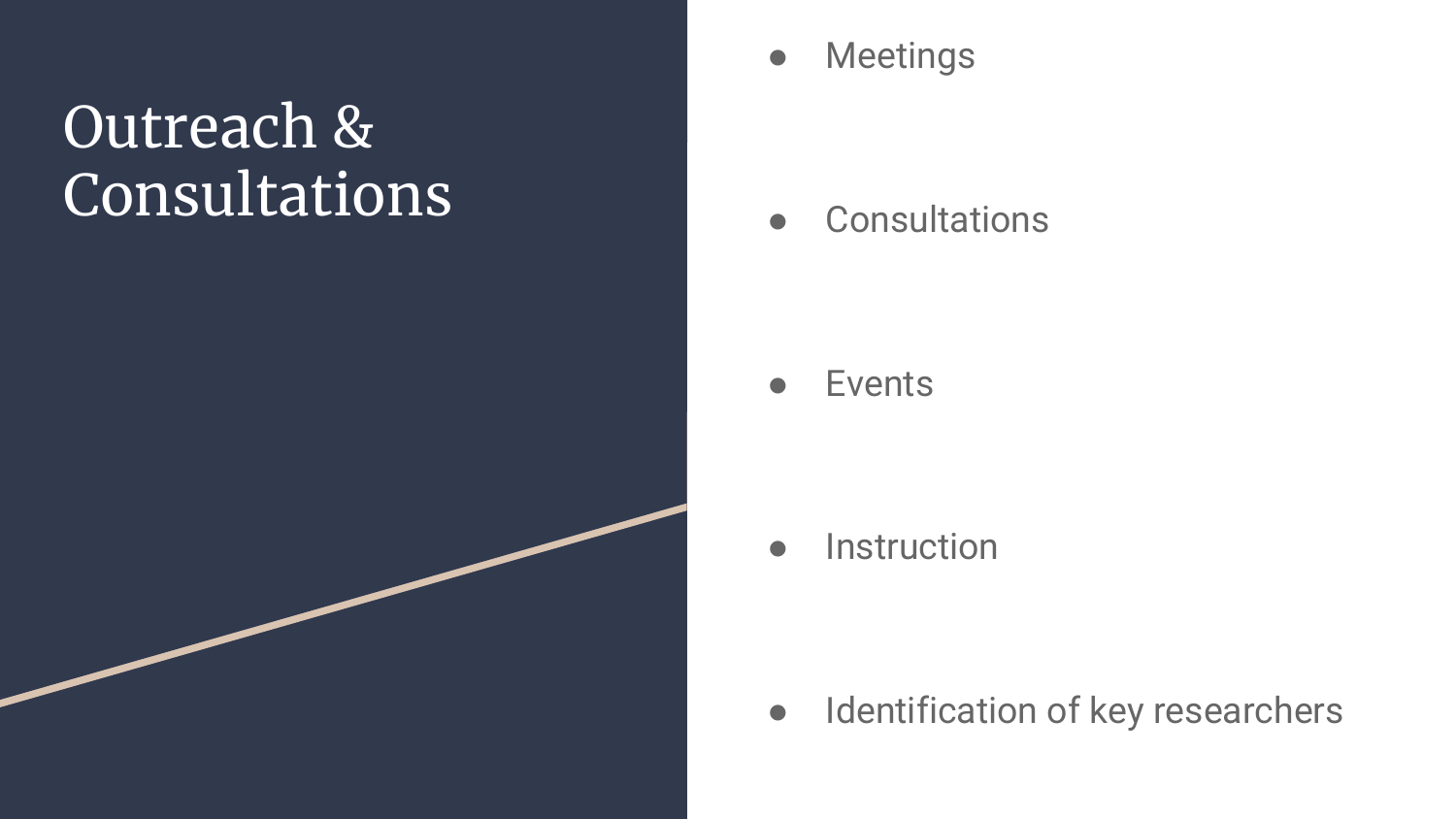- Future Directions Improvements in library services to interdisciplinary programs
	- Awareness of how existing collections and collection strategies can support multiple research priorities
	- The library's role as an interdisciplinary forum on campus
	- **•** Greater understanding of medical humanities support at other academic libraries - semi-structured interviews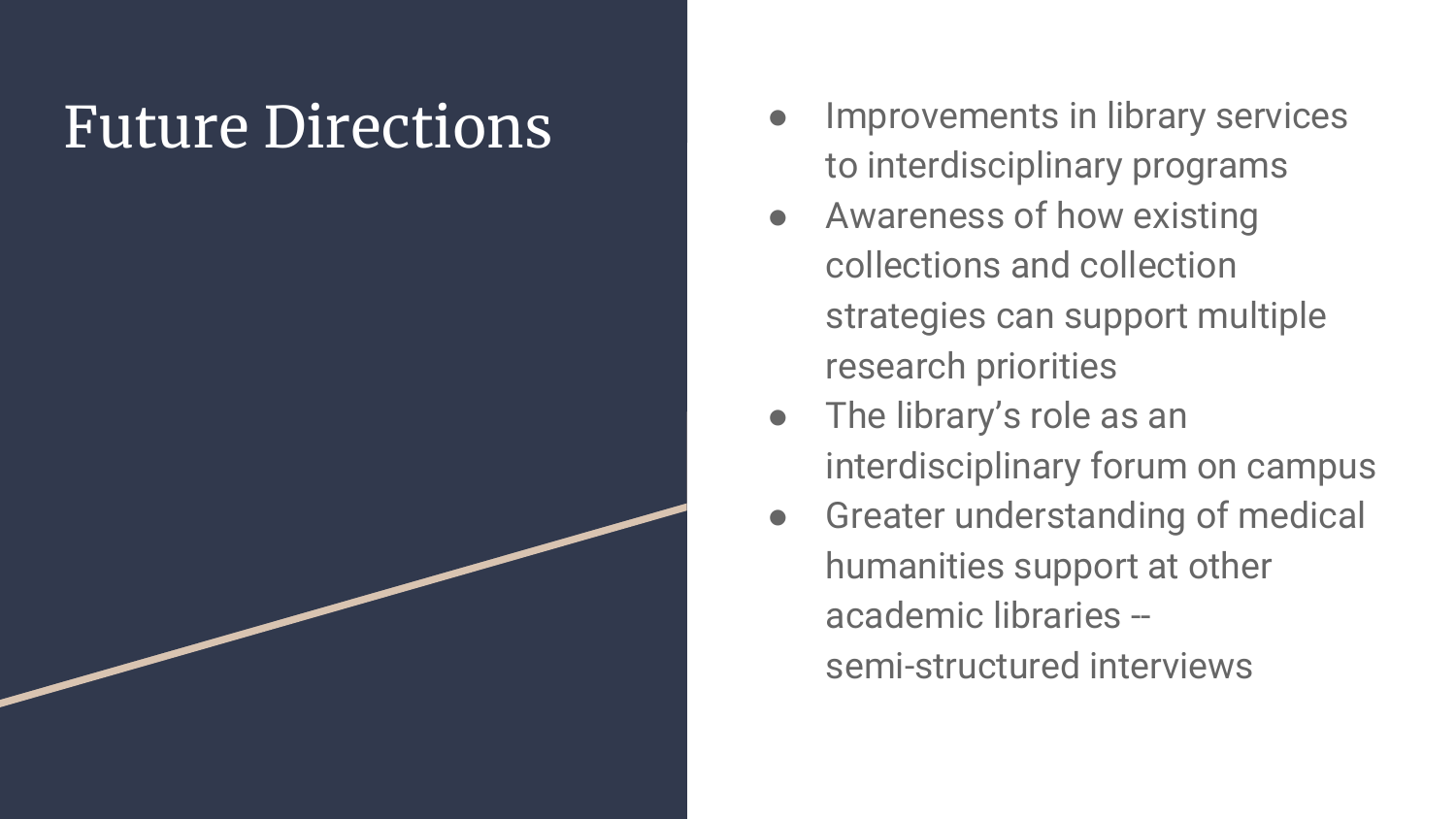# **Discussion**

- Do you observe interdisciplinary programs or initiatives on your campus?
- How is your library currently engaging with interdisciplinary programs?
- Have you faced or do you foresee any challenges to providing services to interdisciplinary programs?
- How does interdisciplinarity inform emerging practices in academic librarianship?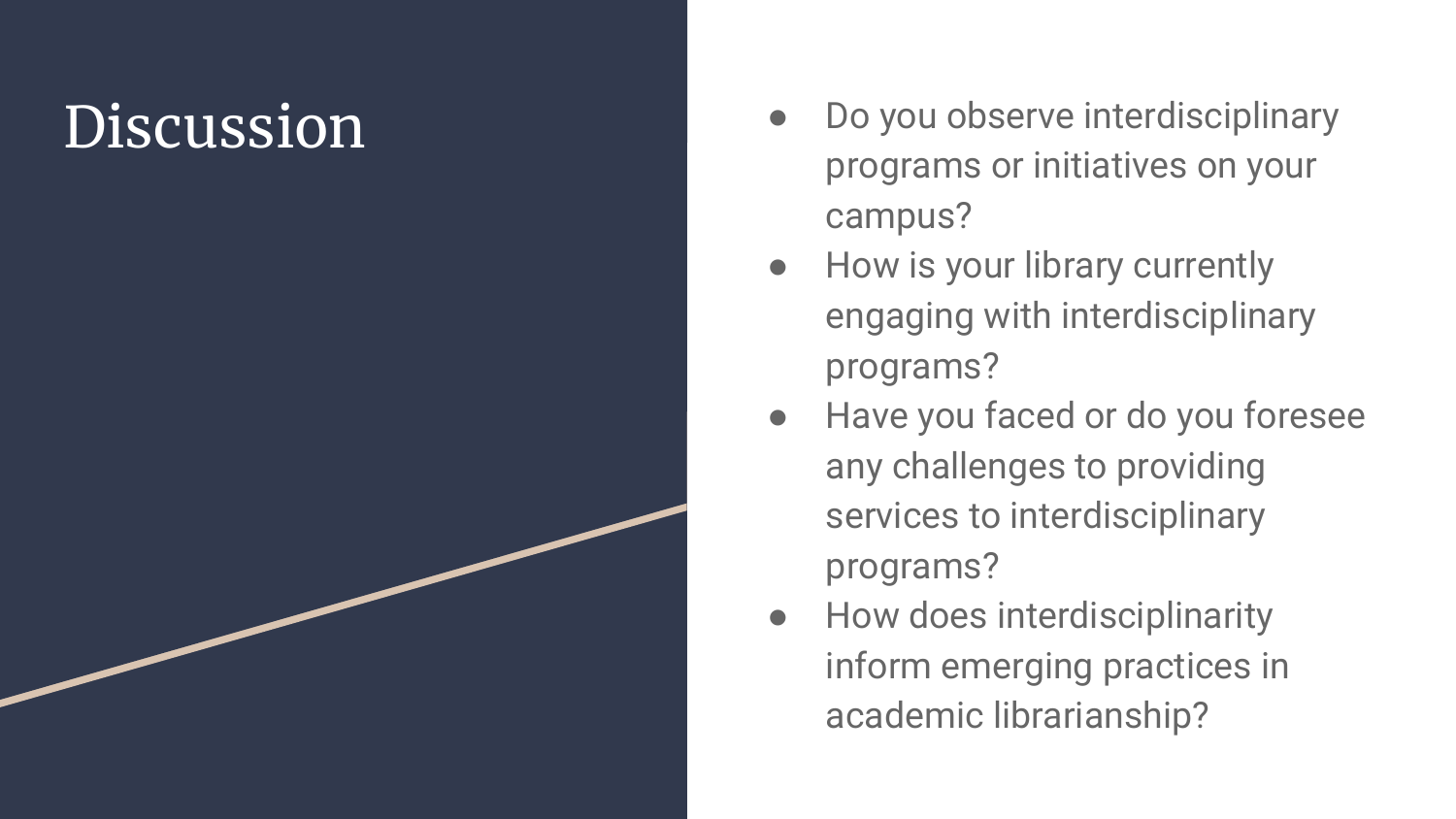Selected References<br>Boudreau, J. D. & Fuks, A. (2015). The humanities in medical education: Ways of knowing, doing, and being. *Journal of Medical Humanities 36:* 321-26.

> M. Curran. (July 2012). A call for increased librarian support for the medical humanities. *Journal of the Medical Library Association 100(*3): 153-155.

[K. Dali & J. Dilevko. \(May 2006\). Toward improved](http://proxy.library.stonybrook.edu/login?url=http://search.ebscohost.com/login.aspx?direct=true&db=a9h&AN=21400139&site=eds-live&scope=site)  [collections in medical humanities: Fiction in academic](http://proxy.library.stonybrook.edu/login?url=http://search.ebscohost.com/login.aspx?direct=true&db=a9h&AN=21400139&site=eds-live&scope=site)  health sciences libraries. *[Journal of Academic Librarianship](http://proxy.library.stonybrook.edu/login?url=http://search.ebscohost.com/login.aspx?direct=true&db=a9h&AN=21400139&site=eds-live&scope=site)  32(*[3\): 259-273.](http://proxy.library.stonybrook.edu/login?url=http://search.ebscohost.com/login.aspx?direct=true&db=a9h&AN=21400139&site=eds-live&scope=site)

Dennhardt, S. et al. (Mar 2016). Rethinking research in the medical humanities: A scoping review and narrative synthesis of quantitative outcome studies. *Medical Education*. 285-99.

[S.H. Podolsky & J.A. Greene. \(Dec. 2016\). Are the medical](http://proxy.library.stonybrook.edu/login?url=http://search.ebscohost.com/login.aspx?direct=true&db=edselc&AN=edselc.2-52.0-84905293550&site=eds-live&scope=site)  [humanities for sale? Lessons from a historical debate.](http://proxy.library.stonybrook.edu/login?url=http://search.ebscohost.com/login.aspx?direct=true&db=edselc&AN=edselc.2-52.0-84905293550&site=eds-live&scope=site)  *[Journal of Medical Humanities 37\(](http://proxy.library.stonybrook.edu/login?url=http://search.ebscohost.com/login.aspx?direct=true&db=edselc&AN=edselc.2-52.0-84905293550&site=eds-live&scope=site)*4): 355-370.